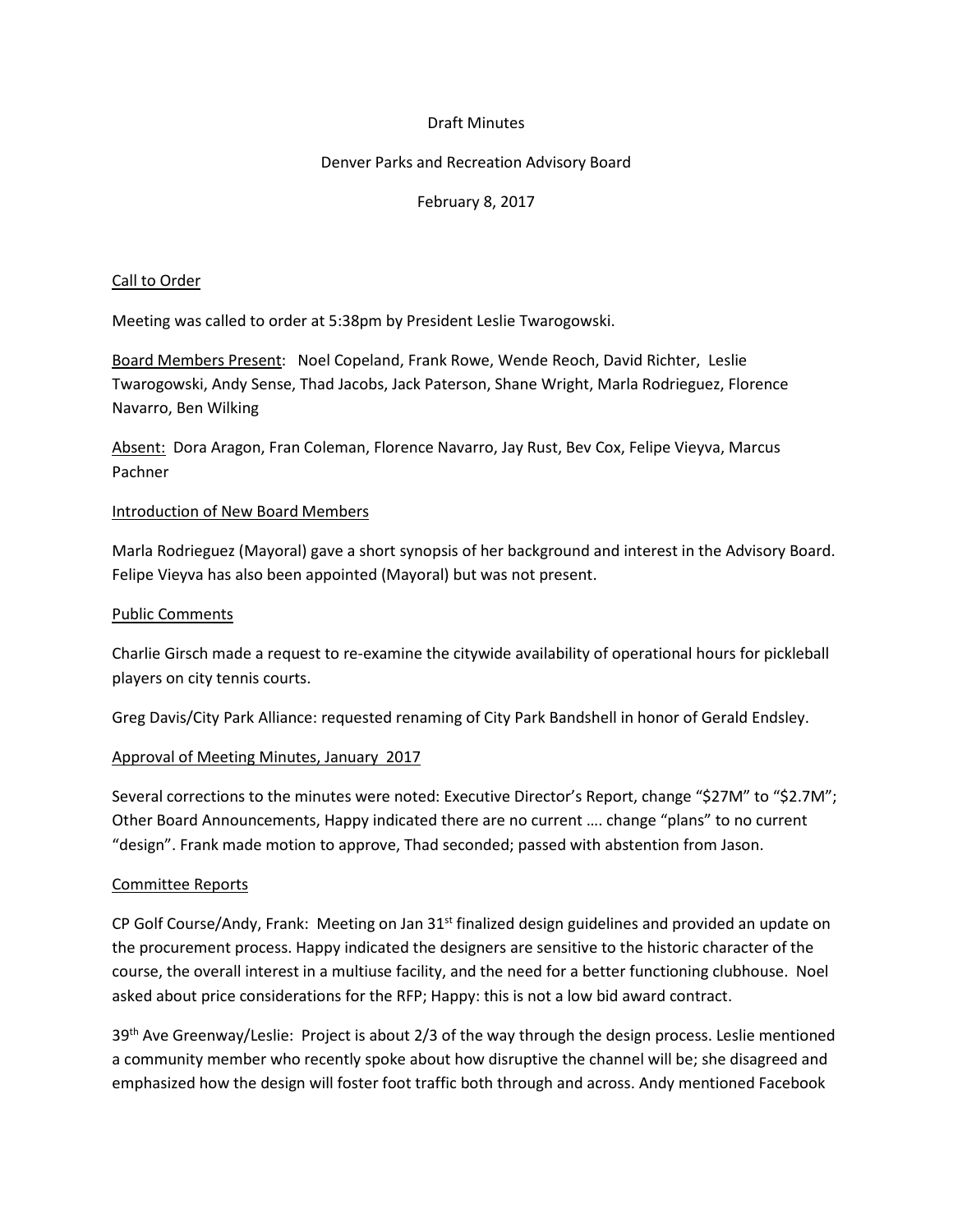criticism of the project and there was some discussion between the differences of detention, retention, and conveyance.

Parks Naming/Leslie: She indicated the current document is rather large and somewhat vague, the current effort is not for a re-write but to clarify the language relating to having a deceased person qualify for a park or facility renaming. Something more specific will be presented next month. Happy dalluded to a matrix of how current renamings and new proposals might address the issue. This will be presented at March PRAB meeting and a vote scheduled for April.

# Executive Director's Report (also w/ Mark Bernstein, Gordon Robertson, Scott Gilmore, Mark Taber)

Happy reported DPR has selected a consultant to update the City Park Master Plan; it shall be about a 12 month process involving design working group and stakeholders.

Happy reported on recent trip to Los Angeles to attend a national lab addressing homelessness in parks and rec, at which they learned about how other cities are doing. She mentioned her biggest takeaway was of a more philosophical perspective; homelessness doesn't define people, it's just what some people experience.

Happy updated briefly on the Overland Golf Course Music Festival concept. Several RNO-sponsored community meeting have been presented the festival format concept and there has been dialogue between them and the developer to address neighborhood impact concerns. Additionally, the golf community has also had meetings and dialogue to understand impact on the course and as to how revenues might be allocated to address those and the community infrastructure as well. Frank attended a golf enterprise presentation and indicated that course restoration was the one item which seems to be clearly addressed.

Mark Taber (DPR project director) addressed PRAB with an update on the GAMEPLAN process. He started with some background of the 2003 Plan and the genesis of the issues and goals formulating the current update process. a report detailing the current infrastructure conditions will be available in about 2 weeks. Mark went through many survey results indicating community desires, and pointed out a study showing nearly ½ \$B cost saving to the community by having access to public facilities. He indicated the efforts between the other DenveRight task forces with GAMEPLAN to crosscheck guiding principles and coordinated programs. Lastly he showed where we are in the overall update process; three public open houses are scheduled throughout the city in March as well as a third user survey.

Mark Bernstein updated PRAB on the proposal to include Commons Park on the approved POFA site list. He chronicled recent programs to activate the park and also addressed watershed/row restrictions. The intent will be to include a variety of programs to the park. Marla asked who will decide which proposals are sanctioned (Mark: Permitting Office, as it currently does throughout the system). Happy added that there is a revenue sharing of fees collected between the general fund and the specific park hosting the activity. David motioned for PRAB to add Commons Park to the existing POFA sites with DPR, Andy seconded; motion passed unanimously.